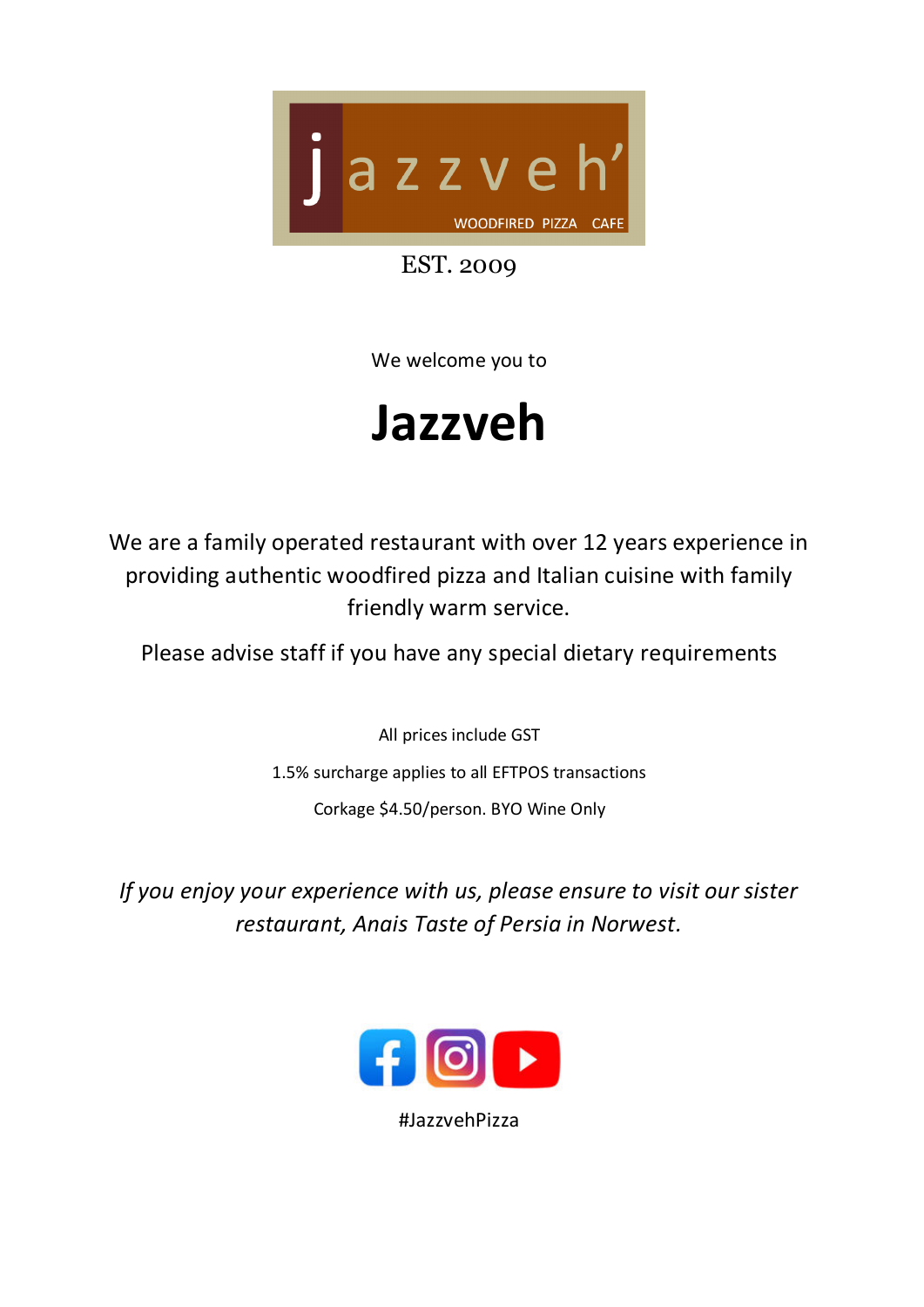## **Starters…**

### **Garlic Crust** <sup>15</sup>

8 slices Add mozzarella cheese 2.5

### **Spinach & Feta Crust** <sup>18</sup>

8 slices. Pizza crust, topped with baby spinach, feta, garlic and mozzarella.

### **Bruschetta Crust** 19.5

8 slices. Pizza crust topped with diced tomato, onion, basil and feta. Drizzled with balsamic reduction

### **Arancini** 19.5

Choice of either:

- 3 balls of deep fried risotto filled with Bolognese ragu and napolitana sauce
- 3 balls of deep fried risotto filled with spinach and ricotta with pesto cream sauce

### **Herb, Spice & Parmesan Chips** 9.5

Chips, seasoned with sea salt, herbs, spices and parmesan chips

### **Bruschetta** 13.5

2 slices, toasted sourdough, topped with diced tomato, onion, basil and olive oil

### **Mezze Board**<sub>22</sub>

Variety of cured meats, marinated woodfire roasted vegetables, cheese and toasted bread

### **Calamari Rings** 17.5

Deep fried panko crumbed calamari rings, served with tartare sauce.

### **Garlic Prawns** 19.5

Sauteed prawns, tossed in napoltana sauce with garlic, served on a bread of fresh rocket and toasted sourdough.

### **Chilli Prawns** 19.5

Sauteed prawns, tossed in creamy garlic and chilli sauce, served on a bread of fresh rocket and toasted sourdough.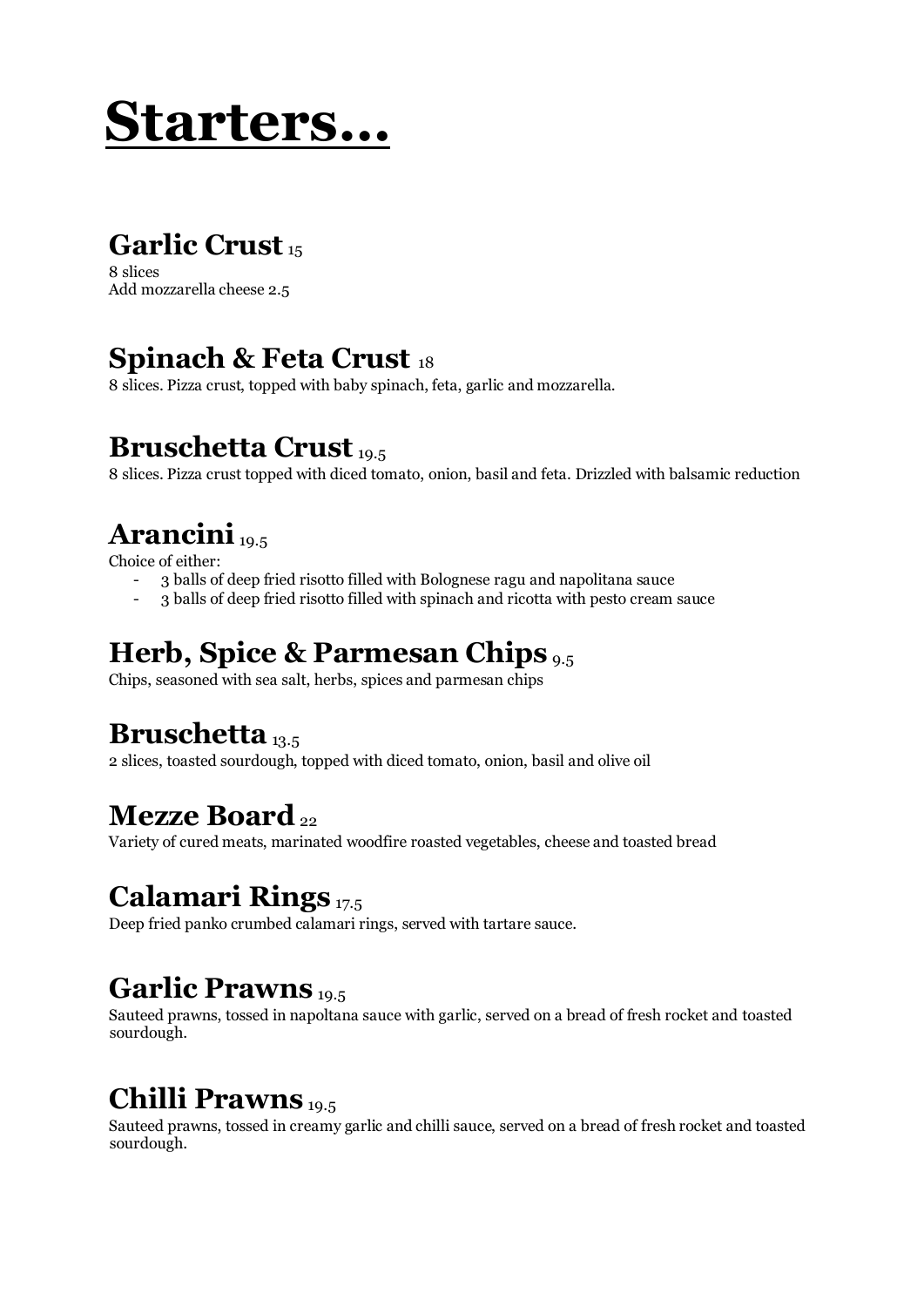# **Salads…**

### **Jazzveh Salad**<sub>18</sub>

Mesclun lettuce, chicken, onion, cherry tomato, cucumber and avocado with balsamic dressing

### **Pumpkin & Chicken Salad** <sup>18</sup>

Baby spinach, roasted pumpkin, chicken, cherry tomato and pumpkin seeds with balsamic dressing.

### **Salmon & Avocado Salad** <sup>22</sup>

Wild rocket, smoked salmon, cherry tomato, avocado and nigella seeds with lemon dressing.

### **Haloumi Salad**<sub>18.5</sub>

Mesclun lettuce, cherry tomato, cucumber, grilled haloumi cheese and avocado with balsamic dressing

### **Rocket & Parmesan Salad** 15.5

Wild rocket and shaved parmesan with balsamic dressing.

### Garden Salad<sub>14.5</sub>

Mesclun lettuce, cherry tomato, cucumber and Spanish onion with balsamic dressing.

### **Greek Salad** 16.5

Mesclun lettuce, Spanish onion, cucumber, cherry tomato, olives and feta with lemon dressing.

### **Extras**

Prawns 5.0 Chicken 4.0 Avocado 4.0 Feta 2.0

# **Risotto… made fresh to order, topped with parmesan cheese**

### **Chicken & Bacon**22 **GF**

chicken, bacon and white wine in a creamy napoli sauce

### **Salmon & Capers** <sup>23</sup>**GF**

Smoked salmon, capers & chives in a creamy garlic sauce

### **Pumpkin and Pesto** <sup>22</sup>**GF**

Woodfire roasted pumpkin, baby spinach in a creamy pesto sauce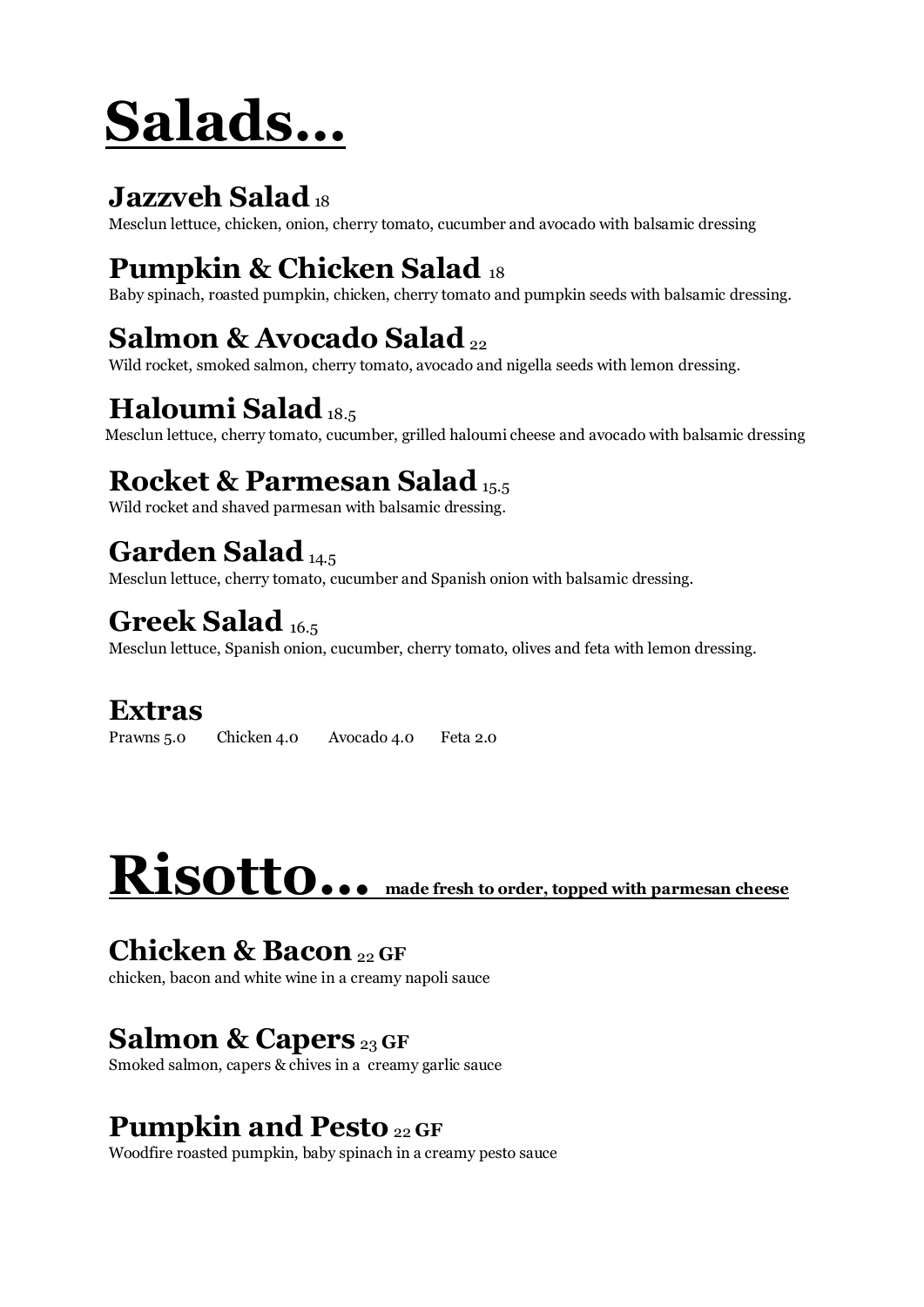# **Pastas… made fresh to order, topped with parmesan cheese**

### **Penne Chorizo** 20

Chorizo sausage, mushroom and capsicum in a Napoli sauce with a dash of cream.

### **Penne Pesto** 22

chicken and sundried tomato in creamy pesto sauce

### **Penne Arrabiata** <sup>18</sup>

Roasted capsicum, olives and fresh chilli in napoli sauce

### **Penne Amatriciana** <sub>20</sub>

bacon, anchovies, kalamata olives, shallots and fresh chilli in napoli sauce

### **Fettuccini Carbonara** <sup>22</sup>

bacon and mushroom in a creamy sauce

### **Fettuccini Alfredo**22.5

chicken and bacon in a creamy sauce

### **Fettuccini Puttanesca** <sup>19</sup>

olives, capers, anchovies, cherry tomatoes, in a napoli sauce

### **Spaghetti Bolognese** <sup>19</sup>

Traditional beef mince in napoli sauce

### **Spaghetti Aglio**<sub>17.5</sub>

tomato, onion, garlic and parsley in olive oil and lemon juice

### **Spaghetti Marinara** <sub>29</sub>

prawns, calamari, barramundi and mussels in marinara sauce

### **Spaghetti Gamberi** <sup>26</sup>

prawns, mushroom, basil and fresh chilli in napoli sauce

### Lasagna<sup>22</sup>

homemade, layers of pasta filled with Bolognese, spinach, béchamel sauce & napoletana sauce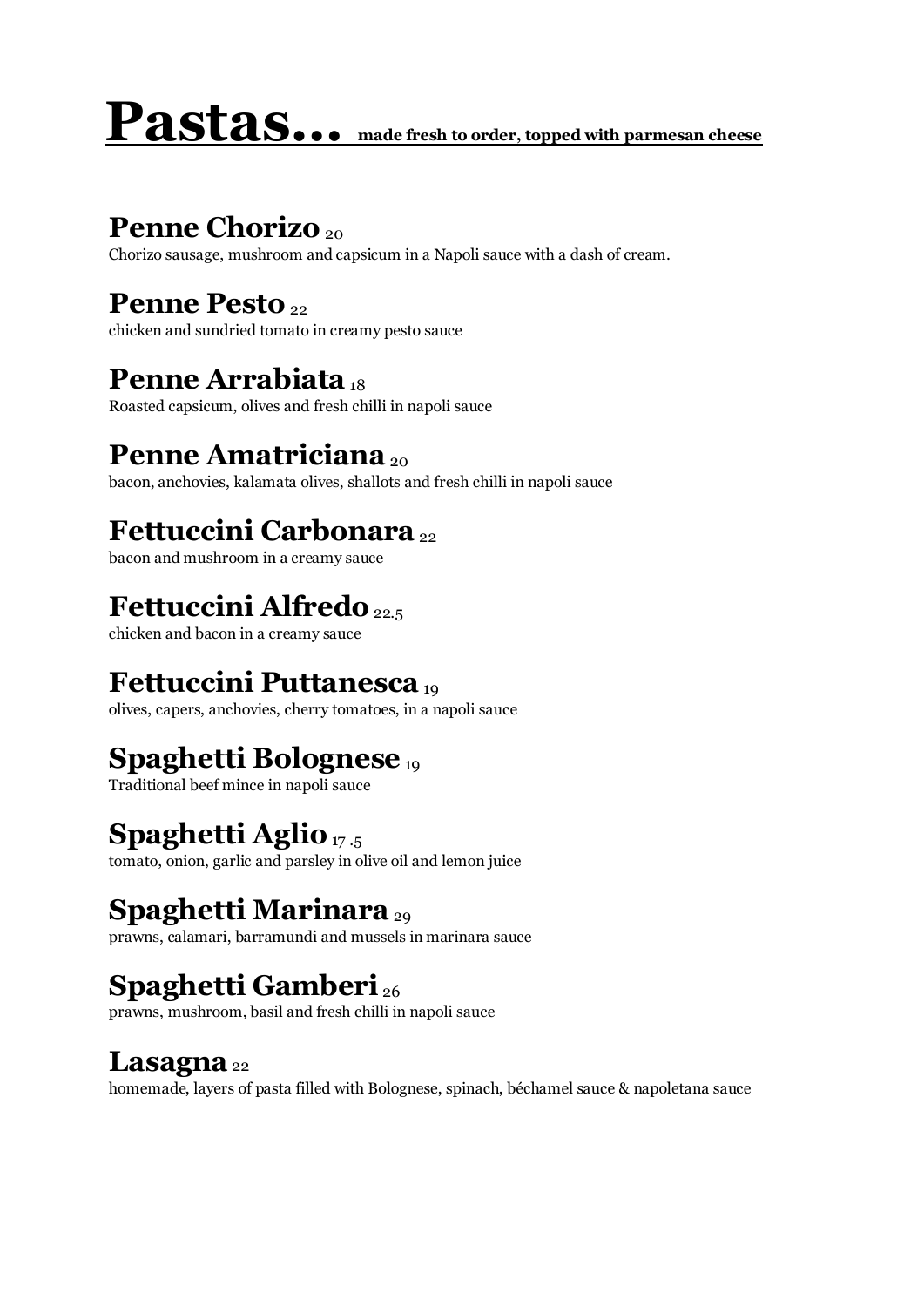## **Pizza…**

### *Meat*

#### **Jazzveh** 29

*jazzveh base, spanish onion, eggplant, lamb, feta, walnuts, parsley, red sumac and mozzarella*

#### **Bella Vista** 27

*tomato base, mushroom, prosciutto, kalamata olives, feta, rocket and mozzarella*

#### **Good Bad Ugly** 27

*tomato base, spanish onion, mushroom, capsicum, avocado, beef, Mexican spices, jalopenos and mozzarella topped with chipotle aoili* 

#### **Zeus** *27*

*jazzveh base, spanish onion, eggplant, artichokes, lamb, fresh tomato and mozzarella drizzled with lemon yoghurt*

**Gordon Gecko** 25 *tomato base, mushroom, pepperoni, anchovies, chilli flakes and mozzarella*

#### **BBQ Meat Craver** 28

*BBQ base, chorizo, ham, pepperoni, beef , chicken, cracked pepper and mozzarella* 

#### **Reggina** 26.5

*tomato base and mozzarella, topped with fresh prosciutto slices, rocket and parmesan* 

### *Chicken*

#### **Porto vs Casablanca** 27

*tomato chermoula base, marinated Portuguese style chicken, spanish onion, fresh capsicum, shallots and mozzarella drizzled with garlic and chive aioli.* 

#### **Kicking Bird** 27

*tomato pesto base, chicken, avocado, blue cheese, poppy seeds, parsley and mozzarella*

#### **BBQ Chicken** 25

*BBQ base, Spanish onion, mushroom, chicken and mozzarella* 

#### **The Hot Bandit** 27

*BBQ base, spanish onion, chicken, chorizo, jalapenos, capsicum, coriander and mozzarella, topped with chipotle aioli* 

#### **Chickado** 26

*tomato pesto base, chicken, prosciutto, avocado, sundried tomato and mozzarella.*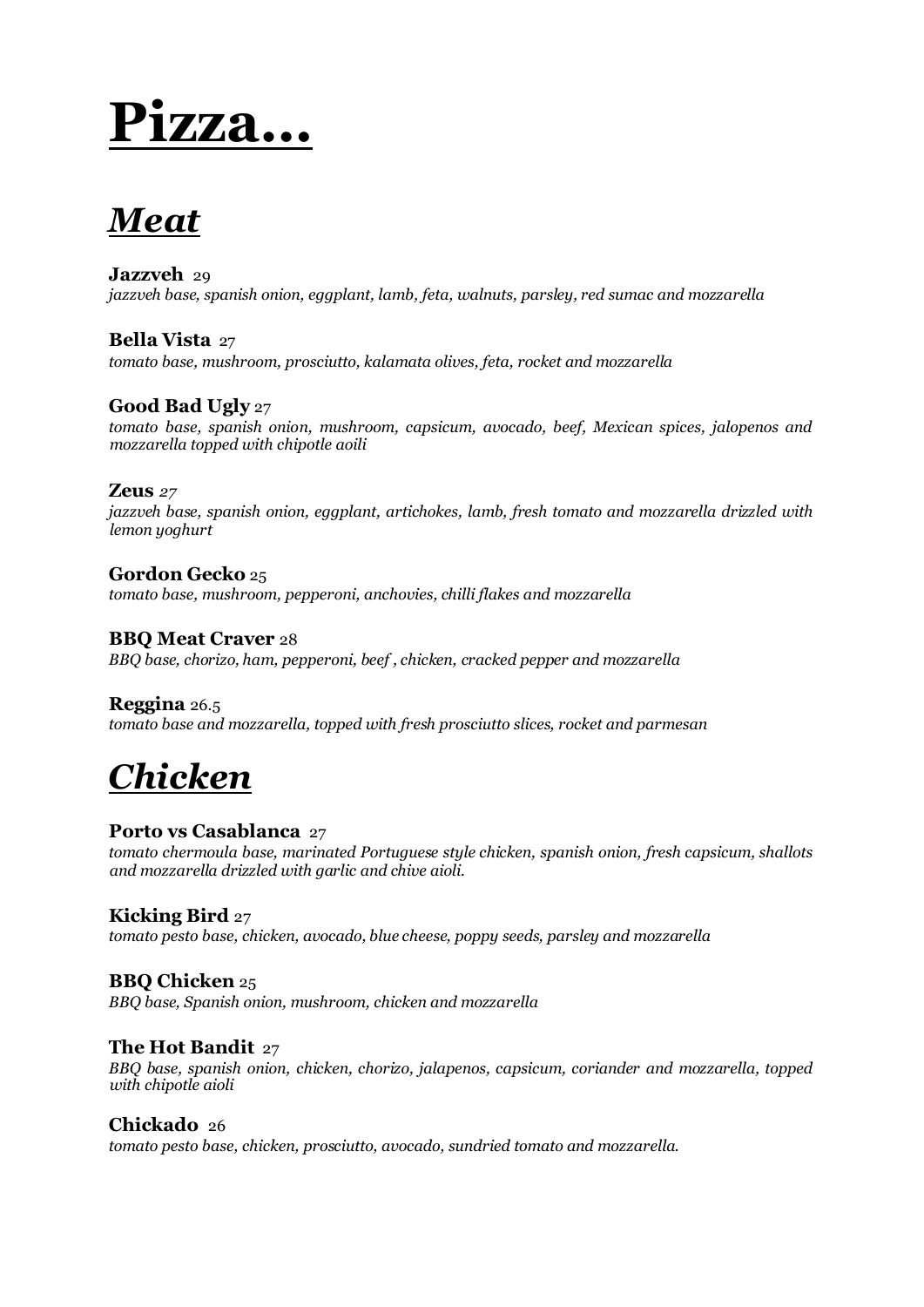### *Classics*

**Margherita** 24

*tomato base, fresh tomato, oregano, basil and mozzarella*

#### **Supremo** 26

*tomato base, spanish onion, mushroom, ham, pepperoni, roasted capsicum, sun dried tomato, olives, pineapple and mozzarella*

#### **Firenze** 25

*tomato base, mushroom, onion, ham, pepperoni, , kalamata olives, chilli flakes and mozzarella*

**Ham & Pineapple** 24 *tomato base, ham, pineapple and mozzarella* 

#### **Cheese Lovers** 25

*tomato base, feta, blue cheese , parmesan and mozzarella, topped with rocket* 

#### **Calzone** 27

*Folded pizza base, your choice of 4 toppings and either BBQ or tomato base with mozzarella.*

### *Vegetarian*

#### **Original Veggy** 25

*tomato base, mushroom, spanish onion, tomato, fresh tomato, spinach, pumpkin, cracked pepper, olives and mozzarella*

#### **Napoli** 24

*tomato base, tomato, kalamata olives, sundried tomato, oregano, basil, chilli flakes and mozzarella*

#### **Magic Mushroom** 25

*tomato base, mushroom, spinach, caramelized onion, feta, parmesan, truffle oil and mozzarella* 

#### **Farmer Jack** 25

*tomato base, caramelized onion, zucchini, artichokes, cherry tomato and mozzarella with balsamic glaze* 

#### **Pumpkinhead** 24

*tomato base, spinach, pumpkin, feta, pumpkin seeds, cinnamon and mozzarella* 

### *Seafood*

#### **Ocean Reef** 26

*tomato base, garlic prawns, cherry tomato, fresh basil, chilli flakes, rocket* 

#### **Atlantic** 27

tomato base, baby spinach, capers and mozzarella, topped with fresh smoked salmon and dill

#### **Captain Blackbeard** 31

*tomato base, calamari, prawns, cherry tomato, capers, fresh basil, mozzarella*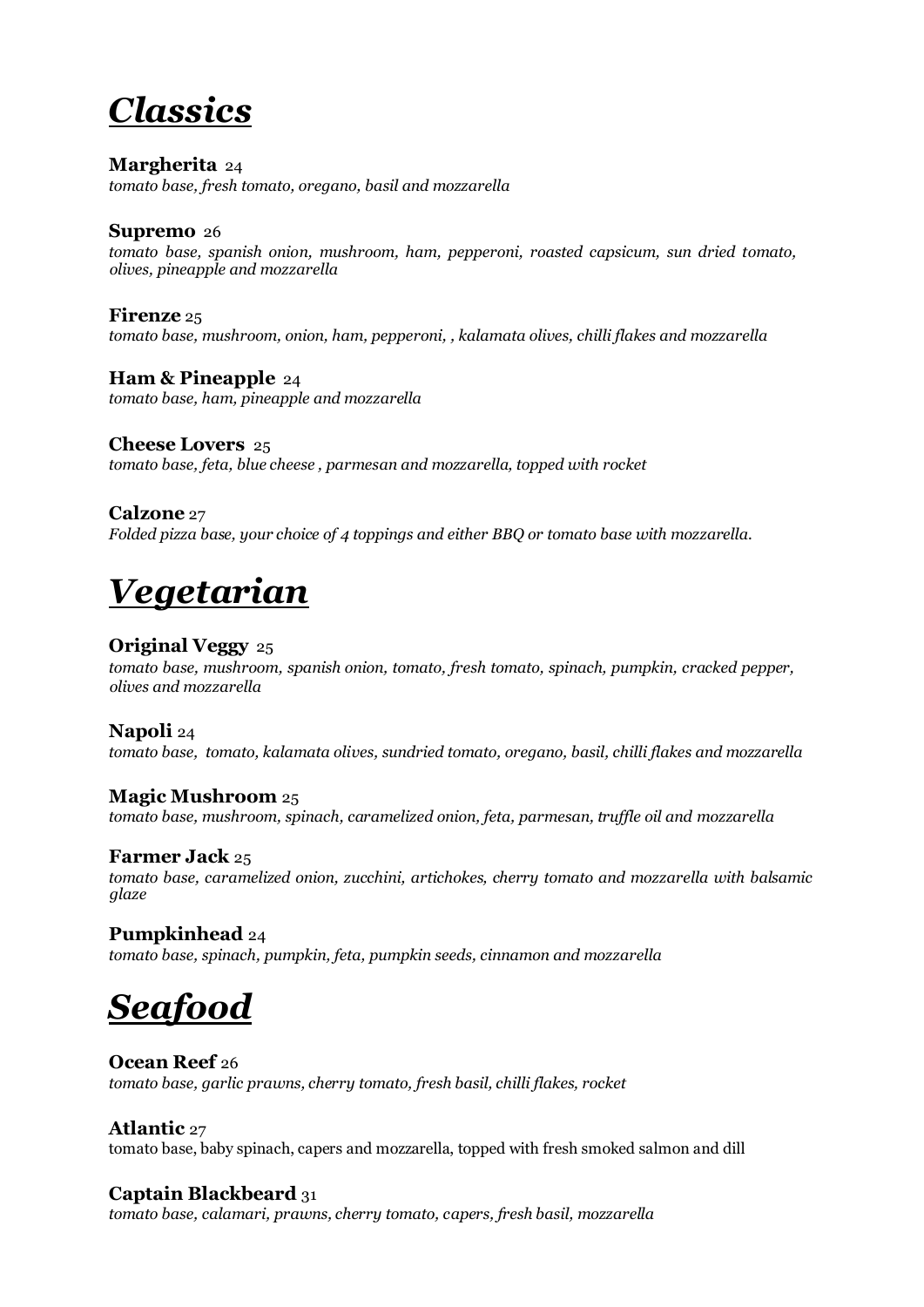## **Mains…**

Please allow for optimal cooking time. Where possible, meals can be prepared gluten free. Please advise staff.

#### **Sirloin Simple** 38.5

*300gm grass fed angus sirlon MB 7+, grilled to your liking. Served with your choice of roasted vegetables or seasoned chips, Sauces: mushroom, pepper, hollandaise or gravy 3.0 Extras: prawns 5.0 bacon 3.0 avocado 3.5 chorizo 3.5*

#### **Seafood Plato** 36

*Prawns, chorizo and mussels cooked rustic style in napolitana sauce with basil. Topped with crumbled feta and rocket. Served with toasted sourdough,*

#### **Hearty Lamb Shank** 35

*Woodfire roasted lamb shank, with sweet potato mash and broccolini, topped with a red wine sauce.* 

#### **Tuscan Chicken** 32

*Woodfire roasted chicken breast supreme, on a bed of sweet potato mash and wilted spinach. Topped with a creamy garlic sauce.* 

#### **Chicken Parmigiana** 29

*Crumbed chicken breast, topped with napolitana sauce, eggplant, mozzarella and parmesan. Served on Spaghetti Napolitana.* 

#### **Saffron Barramundi** 35

*Pan seared skin on barramundi, served with pea mash and asparagus spears. Topped with a creamy saffron infused sauce.* 

#### **Salt & Pepper Squid** 26

*Lightly battered baby squid pieces, seasoned with sea salt, pepper and paprika. Served with side salad, chipotle aioli and garlic aioli.*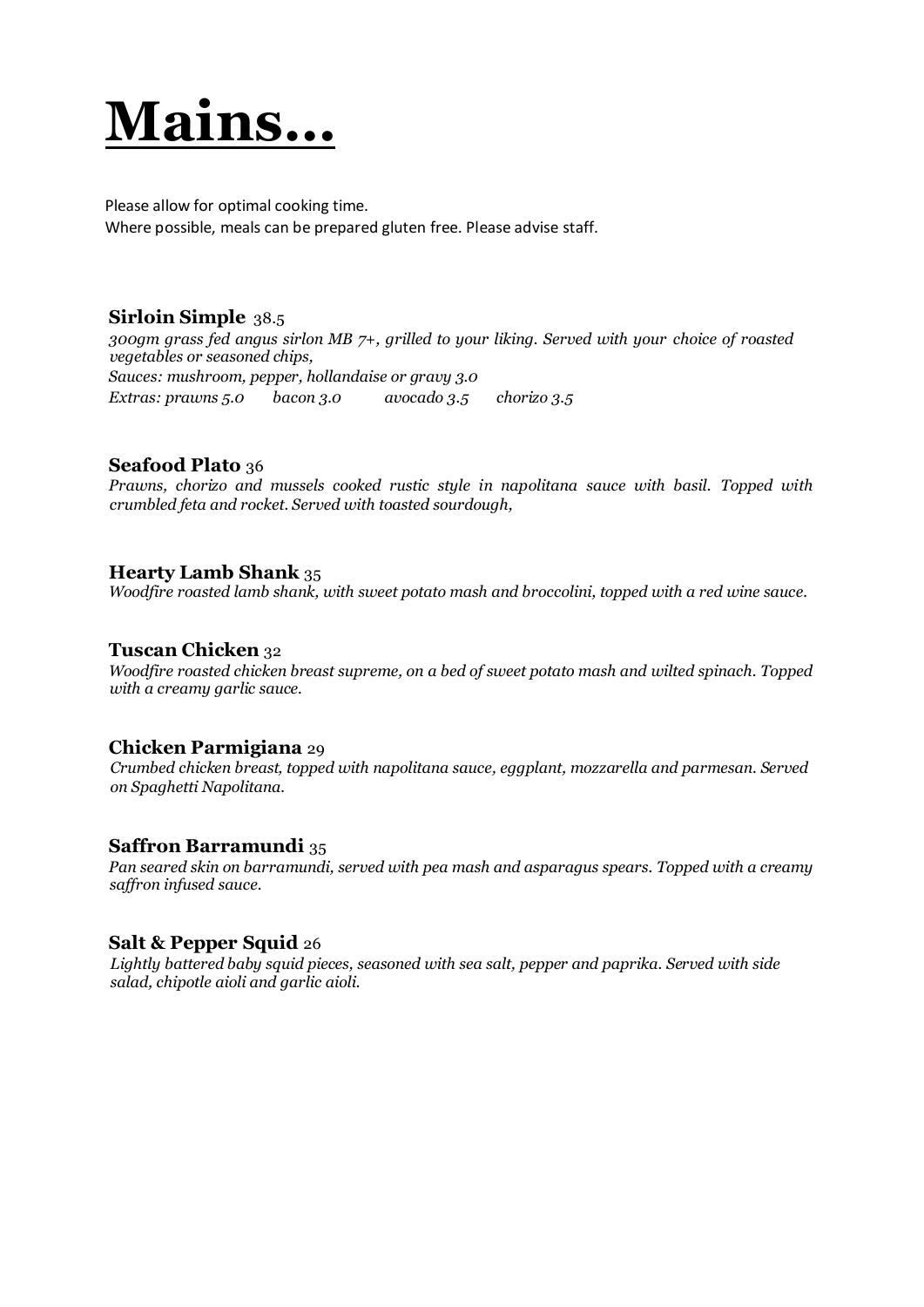

See our daily selection

#### **Nutella & Malteasers Pizza** 18

*Pizza crust, topped with Nutella, strawberries, banana and crushed malteasers.* 

**Gelato** 8.5 *2 scoops, flavour of the week. Please ask staff for this weeks flavours. Extra scoop 4.0*

**Sticky Date Pudding** 12.5 *Warm sticky date pudding, served with vanilla ice cream and candied walnuts.*

#### **Chocolate Lava Cake** 12.5

*Warm and rich chocolate cake with an oozing centre, served with vanilla ice cream, strawberries and marshmallows.*

**Affogato Frangelico** 15 *Scoop of vanilla ice cream, with a shot of espresso coffee and Frangelico hazelnut liqueur.* 

**Crème Brulee** 11 *Vanilla bean cream brulee*

## **Kids Menu…**

#### **Calamari Rings & Chips** 12

**Penne in Napoletana Sauce** 12

**Ham & Cheese Pizza** 13

**Plain Cheese Pizza** 12